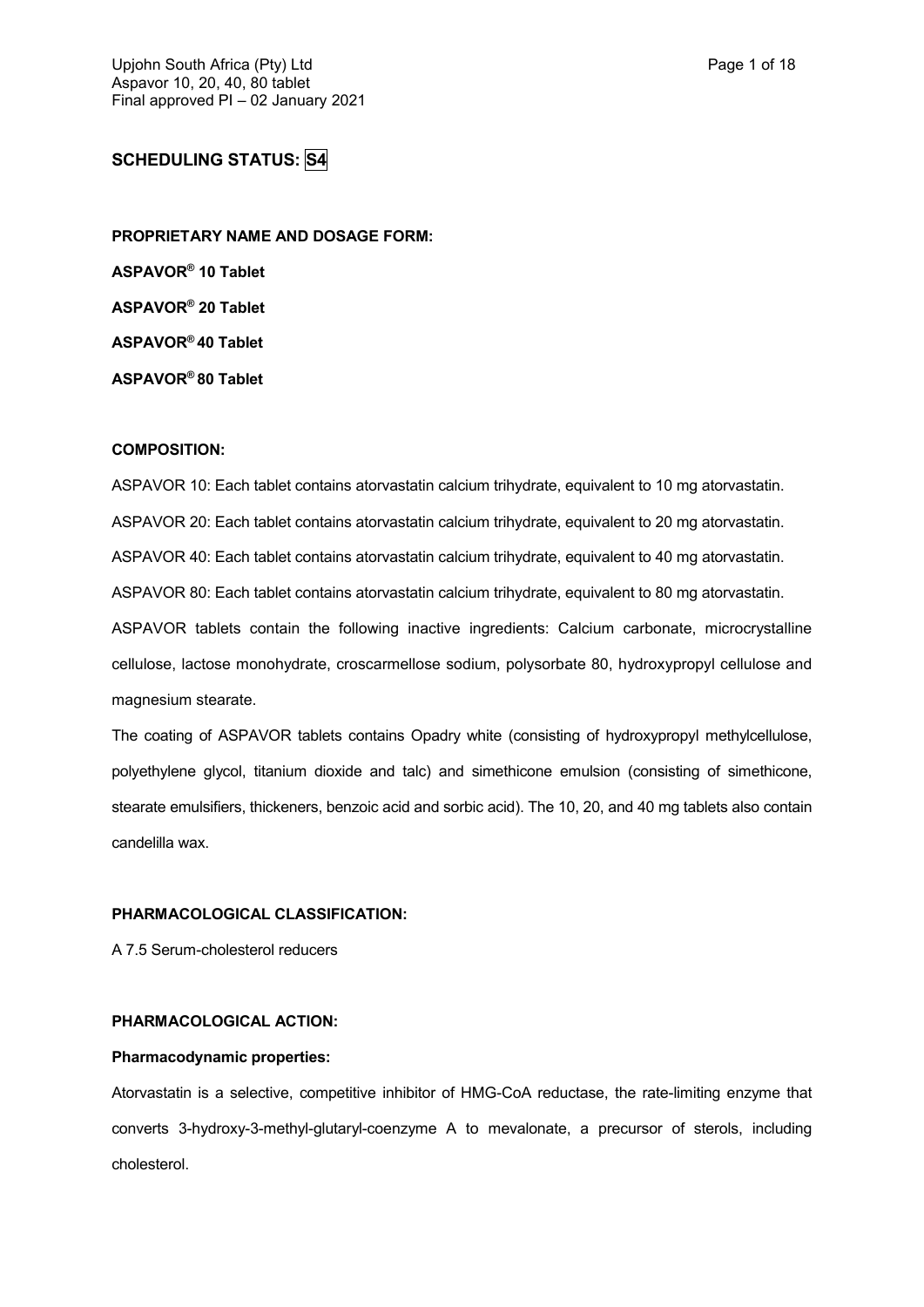The liver is its primary site of action and the principal site of cholesterol synthesis and low-density lipoprotein cholesterol (LDL-C) clearance.

In animal models, atorvastatin lowers plasma cholesterol and lipoprotein levels by inhibiting HMG-CoA reductase and cholesterol synthesis in the liver and by increasing the number of LDL-C receptors on the cell-surface of liver cells, providing for enhanced uptake and catabolism of LDL-C. Atorvastatin reduces LDL-C production and the number of LDL-C particles. Depending on dose, atorvastatin reduces the number of apolipoprotein-B-containing particles in patients with hypercholesterolaemia. Atorvastatin produces an increase in LDL-C receptor activity coupled with a change in the quality of circulating LDL-C particles.

Atorvastatin reduces total cholesterol (total-C), LDL-C, apolipoprotein-B in normal volunteers, and in patients with heterozygous familial hypercholesterolaemia, non-familial hypercholesterolaemia, mixed dyslipidaemia, and in some patients with homozygous familial hypercholesterolaemia. It also reduces serum triglycerides (TG) and produces variable increases in high-density lipoprotein cholesterol (HDL-C) and apolipoprotein-A-1 in non-familial hypercholesterolaemia and mixed dyslipidaemias.

### **Pharmacokinetic properties:**

#### *Absorption:*

Following oral administration, maximum plasma concentrations occur within 1 to 2 hours. The absolute bioavailability of atorvastatin (parent substance) is approximately 12 % and the systemic availability of HMG-CoA reductase inhibitory activity is approximately 30 %. The low systemic availability is attributed to presystemic clearance in gastrointestinal mucosa and/or hepatic first-pass metabolism. Although food decreases the rate and extent of absorption by approximately 25 % and 9 %, respectively, as assessed by C<sub>max</sub> and AUC, LDL-C reduction is similar whether atorvastatin is given with or without food. Plasma atorvastatin concentrations are lower (approximately 30 % for Cmax and AUC) following evening administration compared to morning administration of the medicine. However, LDL-C reduction is the same regardless of the time of medicine administration (see DOSAGE AND DIRECTIONS FOR USE). *Distribution:*

Mean volume of distribution of atorvastatin is approximately 381 litres. Atorvastatin is 98 % or more bound to plasma proteins.

*Metabolism:*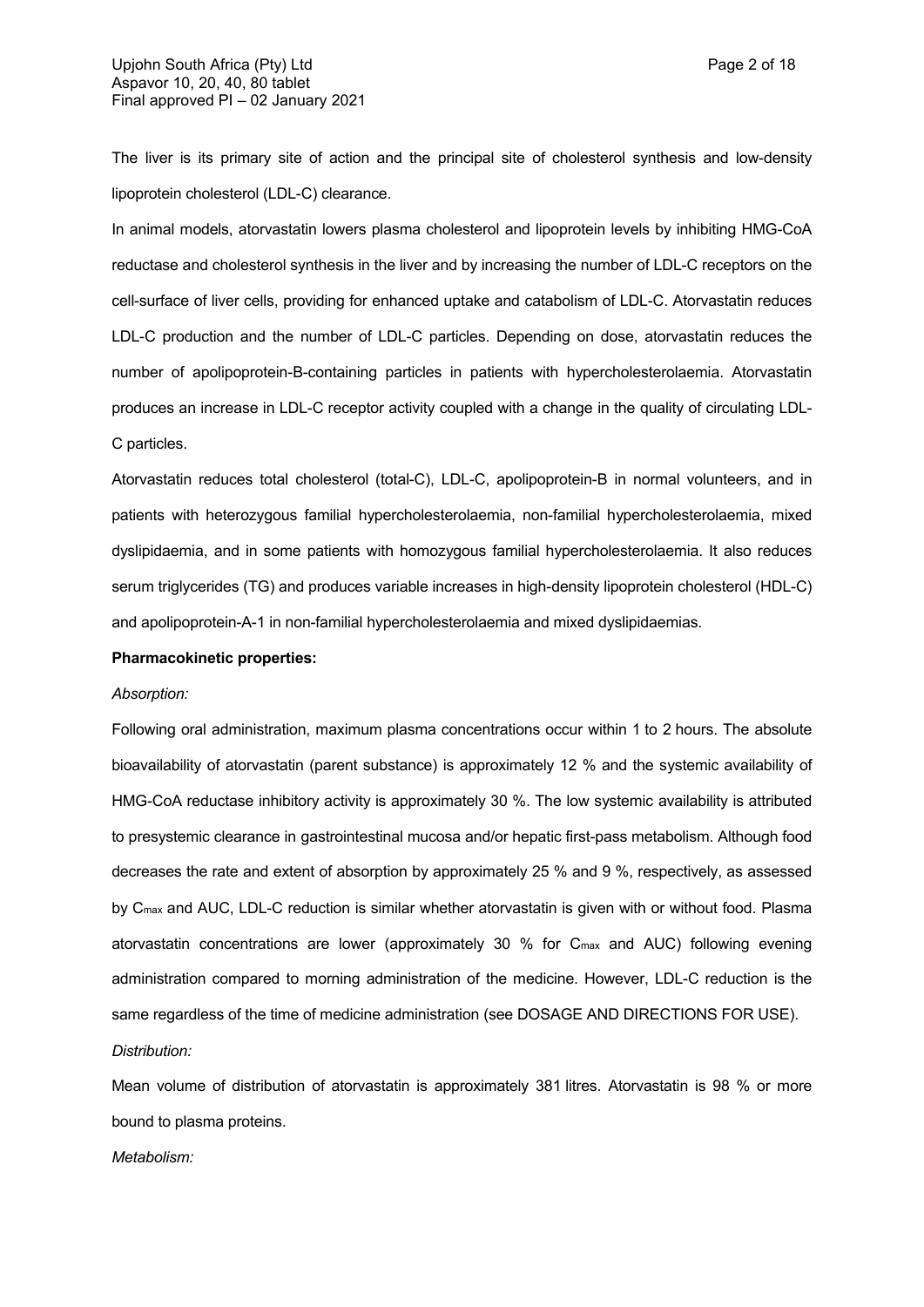Atorvastatin is extensively metabolised by cytochrome P450 3A4 to ortho- and parahydroxylated derivatives and various beta-oxidation products. *In vitro* inhibition of HMG-CoA reductase by ortho- and parahydroxylated metabolites is equivalent to that of atorvastatin. Approximately 70 % of circulating inhibitory activity for HMG-CoA reductase is attributed to active metabolites.

### *Excretion:*

Atorvastatin is eliminated primarily in bile following hepatic and/or extrahepatic metabolism; however, it does not appear to undergo enterohepatic recirculation. Mean plasma elimination half-life of atorvastatin (parent substance) in humans is approximately 14 hours, but the half-life of inhibitory activity for HMG-CoA reductase is 20 to 30 hours due to the contribution of active metabolites. Less than 2 % of a dose of atorvastatin is recovered in urine following oral administration.

#### **Special populations:**

## *Elderly:*

Plasma concentrations of atorvastatin are higher (approximately 40 % for C<sub>max</sub> and 30 % for AUC) in healthy elderly subjects (65 years and older) than in young adults. LDL-C reduction is comparable to that seen in younger patient populations given equal doses of atorvastatin.

#### *Gender:*

Plasma concentrations of atorvastatin in women differ (approximately 20 % higher for  $C_{\text{max}}$  and 10 % lower for AUC) from those in men; however, there is no clinically significant difference in LDL-C reduction with atorvastatin between men and women.

#### *Renal insufficiency:*

Renal disease has no influence on the plasma concentrations or lipid effects of atorvastatin. Thus, dose adjustment in patients with renal dysfunction is not necessary (see DOSAGE AND DIRECTIONS FOR USE). However, a history of renal impairment may be a risk factor for the development of rhabdomyolysis. Such patients merit closer monitoring for skeletal muscle effects (see WARNINGS AND SPECIAL PRECAUTIONS).

#### *Haemodialysis:*

While studies have not been conducted in patients with end-stage renal disease, haemodialysis is not expected to significantly enhance clearance of atorvastatin since the medicine is extensively bound to plasma proteins.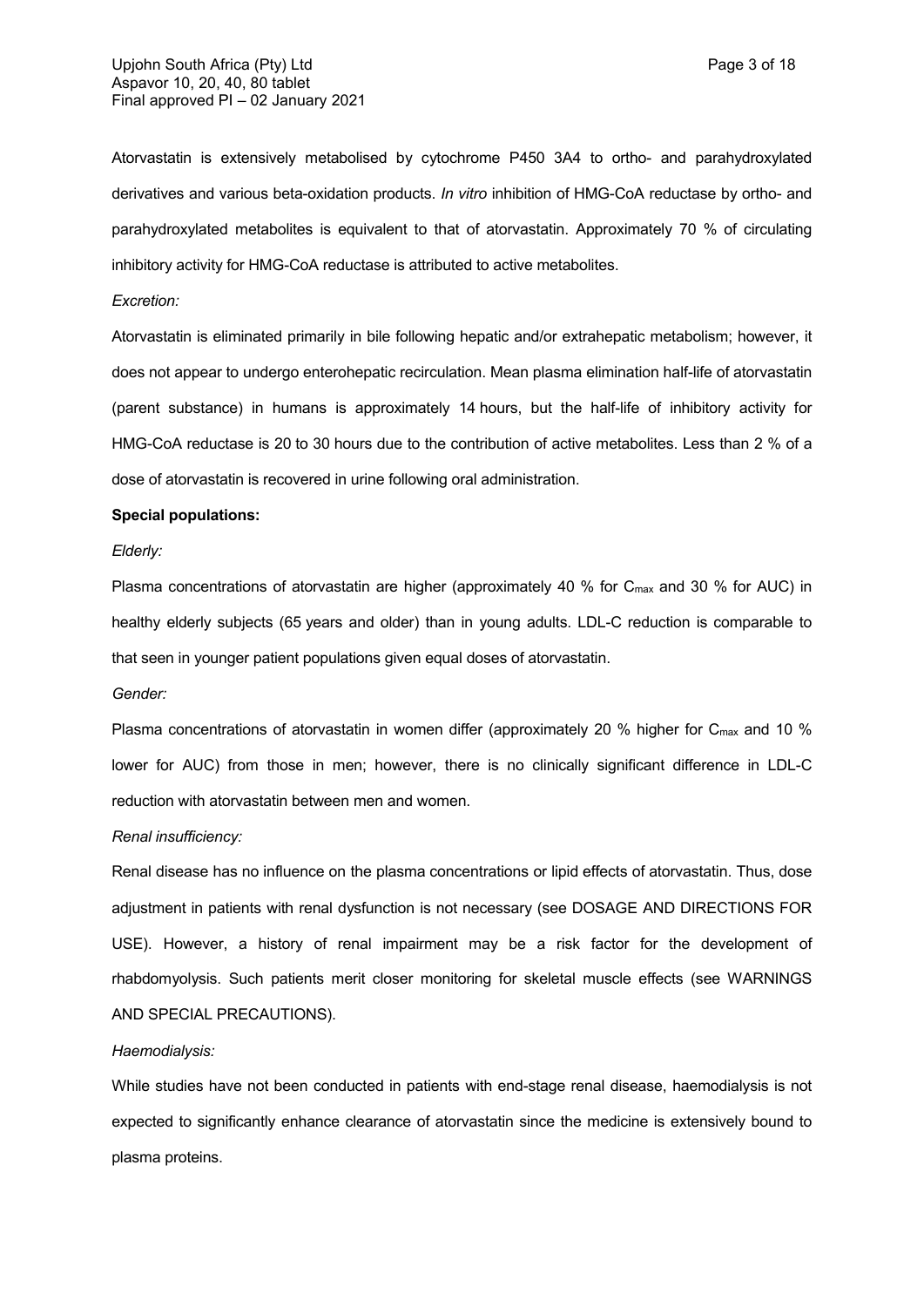## *Hepatic insufficiency:*

Plasma concentrations of atorvastatin are markedly increased (approximately 16-fold in C<sub>max</sub> and 11-fold in AUC) in patients with chronic alcoholic liver disease (Child-Pugh B) (see CONTRAINDICATIONS).

## **INDICATIONS:**

### **Hypercholesterolaemia:**

ASPAVOR is indicated:

- 1. As an adjunct to diet for reduction of elevated total-cholesterol, LDL-cholesterol, apolipoprotein-B, and triglyceride levels and to moderately increase HDL-cholesterol in patients with primary hypercholesterolaemia (heterozygous familial and non-familial hypercholesterolaemia) and combined/mixed dyslipidaemia;
- 2. To reduce total-C and LDL-C in patients with homozygous familial hypercholesterolaemia as an adjunct to other lipid-lowering treatments (e.g. LDL apheresis) or if such treatments are unavailable.

## **Paediatric patients (10 – 17 years of age):**

ASPAVOR is indicated as an adjunct to diet to reduce total-C, LDL-C, and apo B levels in boys and postmenarchal girls, > 10 to 17 years of age, with heterozygous familial hypercholesterolaemia if after an adequate trial of diet therapy, the following findings are present:

- a) LDL-C remains ≥ 4,98 mmol/L (190 mg/dL) or
- b) LDL-C remains  $\geq 4.04$  mmol/L (160 mg/dL) and:
	- There is a positive family history of premature cardiovascular disease or
	- Two or more other CVD risk factors are present in the paediatric patient

## **Prevention of cardiovascular complications:**

In patients without clinically evident cardiovascular disease, and with or without dyslipidaemia, but with multiple risk factors for coronary heart disease such as smoking, hypertension, diabetes, low HDL-C, or a family history of early coronary heart disease, ASPAVOR is indicated to:

Reduce the risk of ischaemic cardiovascular and cerebrovascular diseases.

## *Secondary prevention:*

Prevention of cardiovascular events in patients with clinically evident coronary heart disease and increased cholesterol levels.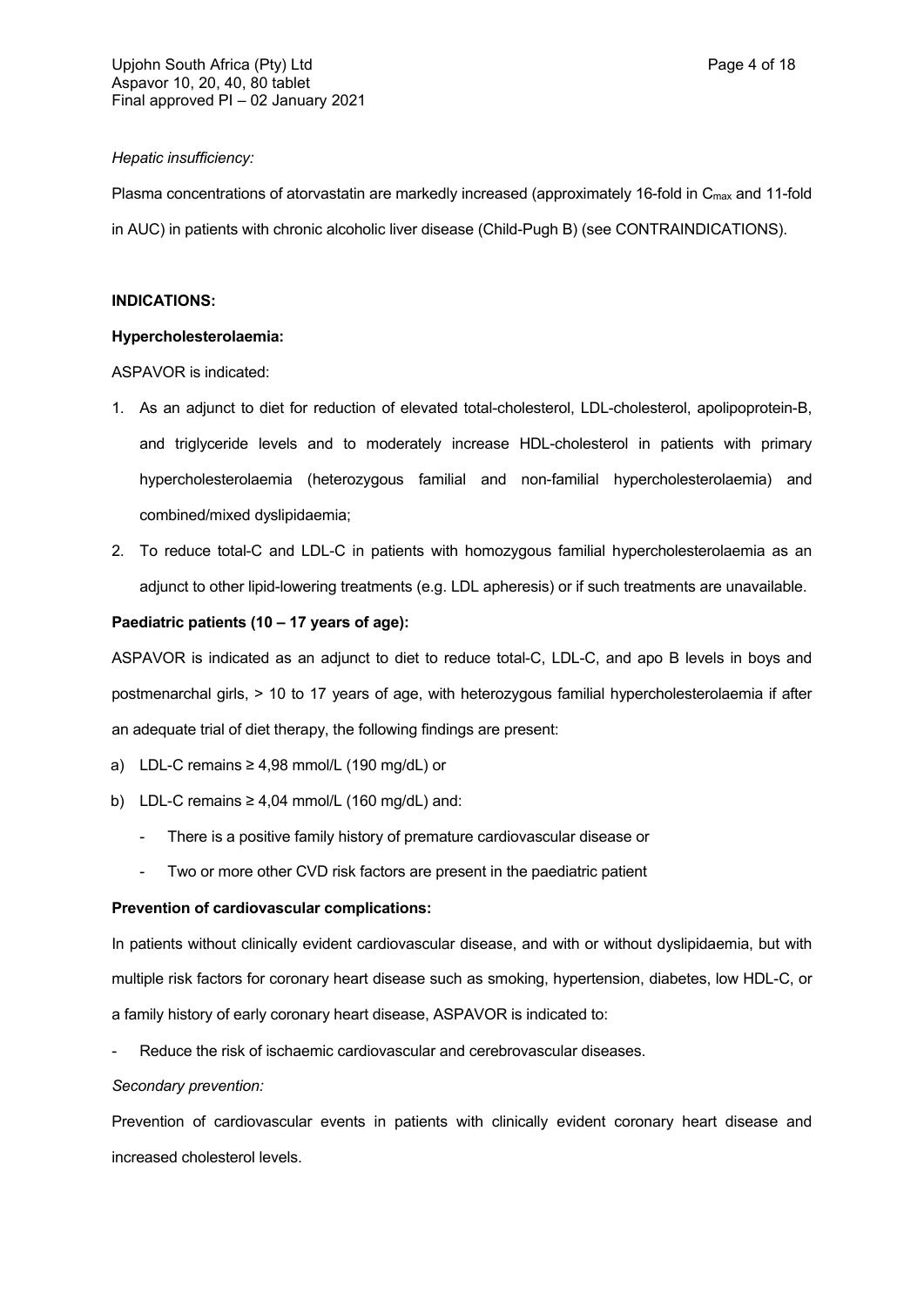Therapy with lipid-lowering agents should be a component of multiple-risk-factor intervention in individuals at increased risk of atherosclerotic vascular disease due to hypercholesterolaemia. Lipidaltering agents should be used in addition to a diet restricted in saturated fat and cholesterol only when the response to diet and other non-pharmacological measures has been inadequate.

Prior to initiating therapy with ASPAVOR, secondary causes for hypercholesterolaemia (e.g. poorly controlled diabetes mellitus, hypothyroidism, nephrotic syndrome, dysproteinaemia, obstructive liver disease, other medicine therapy, and alcoholism) should be excluded, and a lipid profile performed to measure total-C, LDL-C, HDL-C, and TG.

### **CONTRAINDICATIONS:**

Hypersensitivity to atorvastatin or to any of the components of ASPAVOR.

Active liver disease or unexplained persistent elevations of serum transaminases exceeding three times the upper limit of normal(see WARNINGS AND SPECIAL PRECAUTIONS).

Concomitant use with rifampicin, diltiazem and grapefruit juice (see INTERACTIONS).

Patients with Child-Pugh B and C (liver cirrhosis).

Pregnancy and lactation (see PREGNANCY AND LACTATION).

### **WARNINGS AND SPECIAL PRECAUTIONS:**

#### **Liver effects:**

**Persistent elevations (> 3 times the upper limit of normal (ULN) occurring on 2 or more occasions) in serum transaminases occurred in 0,7 % of patients who received ASPAVOR in clinical trials. The incidence of these abnormalities was 0,2 %, 0,2 %, 0,6 % and 2,3 % for 10, 20, 40 and 80 mg respectively.**

**It is recommended that liver function tests be performed before the initiation of treatment with ASPAVOR and repeated as clinically indicated.** If serious liver injury with clinical symptoms and/or hyperbilirubinaemia or jaundice occurs during treatment with ASPAVOR, promptly interrupt therapy. If an alternate aetiology is not found, do not restart ASPAVOR.

ASPAVOR should be used with caution in patients who consume substantial quantities of alcohol and/or have a history of liver disease. Active liver disease or unexplained persistent transaminase elevations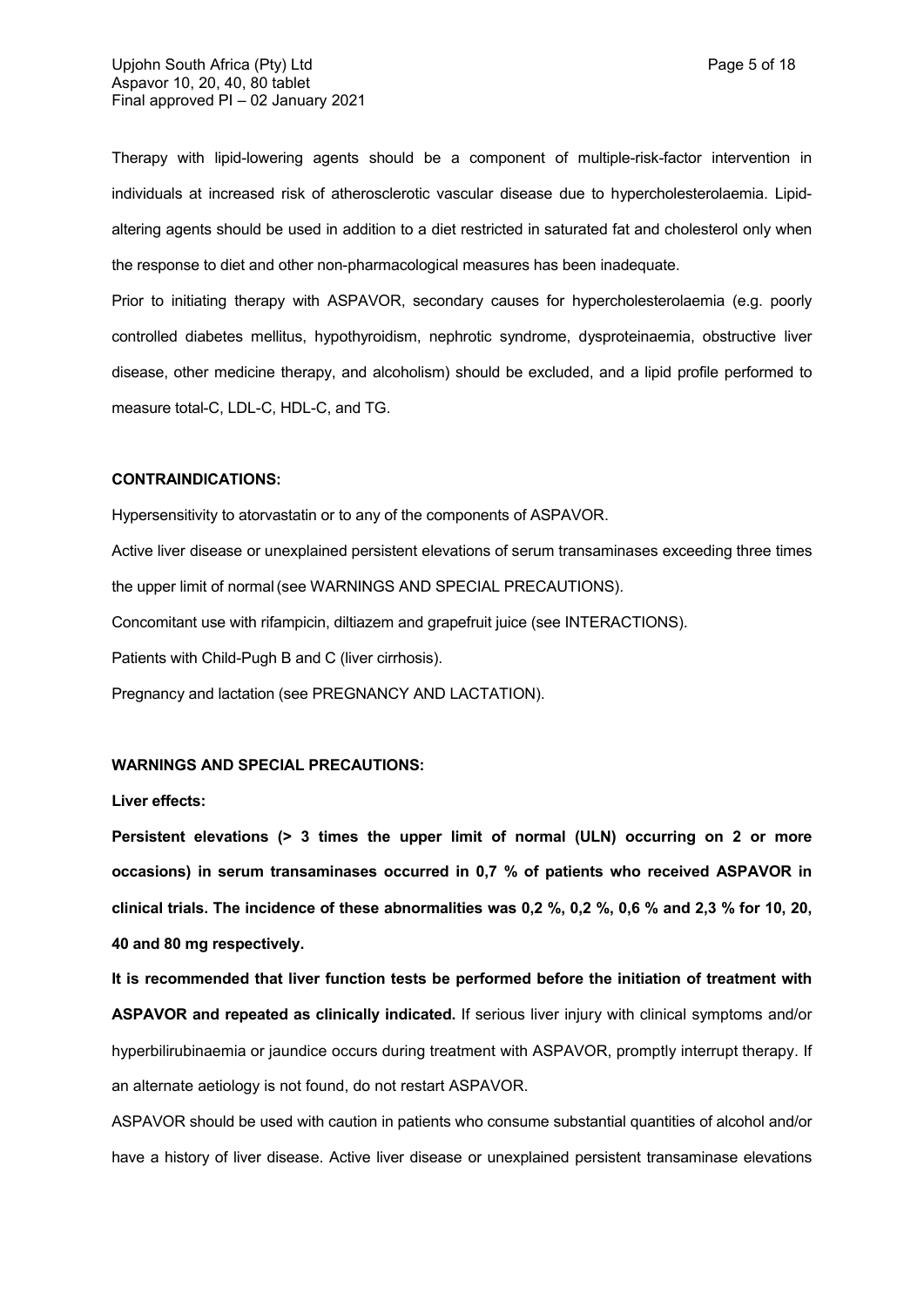are contraindications to the use of ASPAVOR (see CONTRAINDICATIONS).

### **Skeletal muscle:**

Rhabdomyolysis with or without renal impairment has been reported with the use of ASPAVOR. A history of renal impairment may be a risk factor for the development of rhabdomyolysis. Such patients merit closer monitoring for skeletal muscle effects.

Myalgia has been reported in patients treated with ASPAVOR (see SIDE EFFECTS). Myopathy, defined as muscle aching or muscle weakness in conjunction with increases in creatine phosphokinase (CPK) values greater than 10 times the upper limit of normal, should be considered in any patient with diffuse myalgias, muscle tenderness or weakness, and/or marked elevation of CPK. Patients should be advised to report promptly any unexplained muscle pain, tenderness or weakness, particularly if accompanied by malaise or fever. ASPAVOR therapy should be discontinued if markedly elevated CPK levels occur or myopathy is diagnosed or suspected.

The risk of myopathy during treatment with ASPAVOR is increased with concurrent administration of immunosuppressive medicines, including ciclosporin, fibric acid derivatives, nicotinic acid, azole antifungals or erythromycin, colchicine, the hepatitis C protease inhibitor telaprevir, boceprevir, combinations of HIV protease inhibitors, including saquinavir plus ritonavir, lopinavir plus ritonavir, tipranavir plus ritonavir, darunavir plus ritonavir, fosamprenavir, atazanavir plus ritonavir and fosamprenavir plus ritonavir and cytochrome P450 inhibitors. Medical practitioners considering combined therapy with ASPAVOR and fibric acid derivatives, erythromycin, a combination of saquinavir plus ritonavir, lopinavir plus ritonavir, darunavir plus ritonavir, fosamprenavir, or fosamprenavir plus ritonavir, atazanavir plus ritonavir, immunosuppressive medicines, azole antifungals, or lipid-modifying doses of niacin should carefully weigh the potential benefits and risks and should carefully monitor patients for any signs and symptoms of muscle pain, tenderness, or weakness, particularly during the initial months of therapy and during any periods of upward dosage titration of either medicine. Muscle-related adverse events have been reported with concomitant ASPAVOR and fusidic acid. Temporary suspension of ASPAVOR may be appropriate during fusidic acid therapy (see INTERACTIONS).

ASPAVOR therapy should be withdrawn in any patient with an acute, serious condition suggestive of a myopathy or having a risk factor predisposing to the development of renal failure secondary to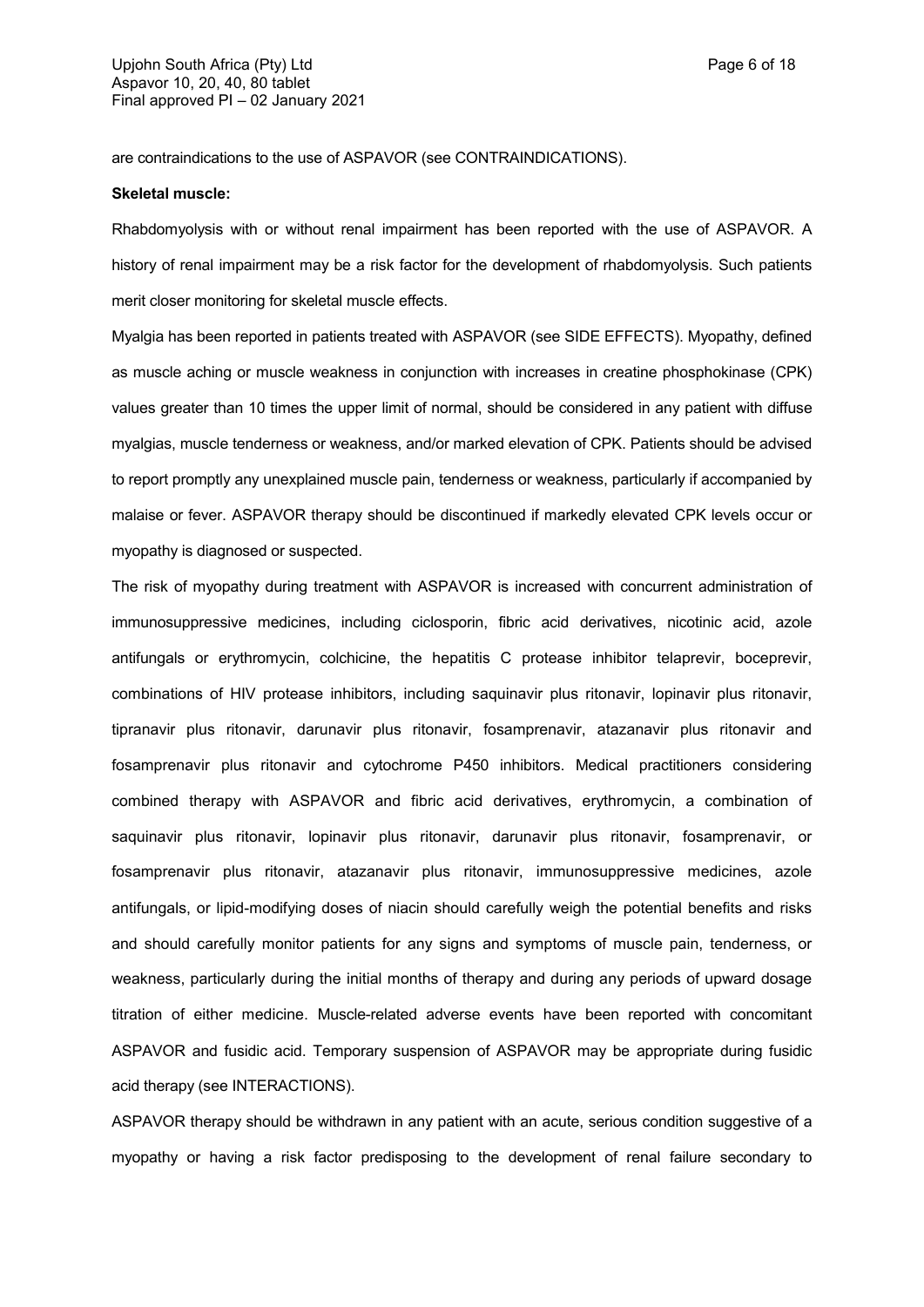rhabdomyolysis (e.g. severe acute infection, hypotension, major surgery, trauma, severe metabolic, endocrine and electrolyte disorders, and uncontrolled seizures).

### **Protease inhibitors:**

Co-administration of ASPAVOR and protease inhibitors was associated with increased plasma concentrations of ASPAVOR.

### **Haemorrhagic stroke:**

In a post-hoc analysis of a clinical study, patients without coronary heart disease (CHD) who had a stroke or transient ischaemic attack (TIA) within the preceding 6 months who were initiated on atorvastatin 80 mg revealed a higher incidence of haemorrhagic stroke compared to placebo. Patients with haemorrhagic stroke on entry appeared to be at increased risk for recurrent haemorrhagic stroke.

#### **Endocrine function:**

Increases in HbA1c and fasting serum glucose levels have been reported with HMG-CoA reductase inhibitors, including ASPAVOR.

### **Lactose intolerance:**

ASPAVOR tablets contain lactose. ASPAVOR should not be administered to patients with rare hereditary problems of galactose intolerance, Lapp lactase deficiency or glucose-galactose malabsorption.

#### **INTERACTIONS:**

The risk of myopathy during treatment with ASPAVOR is increased with concurrent administration of immunosuppressive medicines, including ciclosporin, fibric acid derivatives, niacin (nicotinic acid) or cytochrome P450 3A4 inhibitors (macrolide antibiotics e.g. erythromycin, and azole antifungals e.g. clotrimazole) (see WARNINGS AND SPECIAL PRECAUTIONS – Skeletal muscle).

#### **Inhibitors of cytochrome P450 3A4:**

ASPAVOR is metabolised by cytochrome P450 3A4. Concomitant administration of ASPAVOR with inhibitors of cytochrome P450 3A4 can lead to increases in plasma concentrations of ASPAVOR. The extent of interaction and potentiation of effects depends on the variability of effect on cytochrome P450 3A4 (see WARNINGS AND SPECIAL PRECAUTIONS).

#### **Transporter inhibitors:**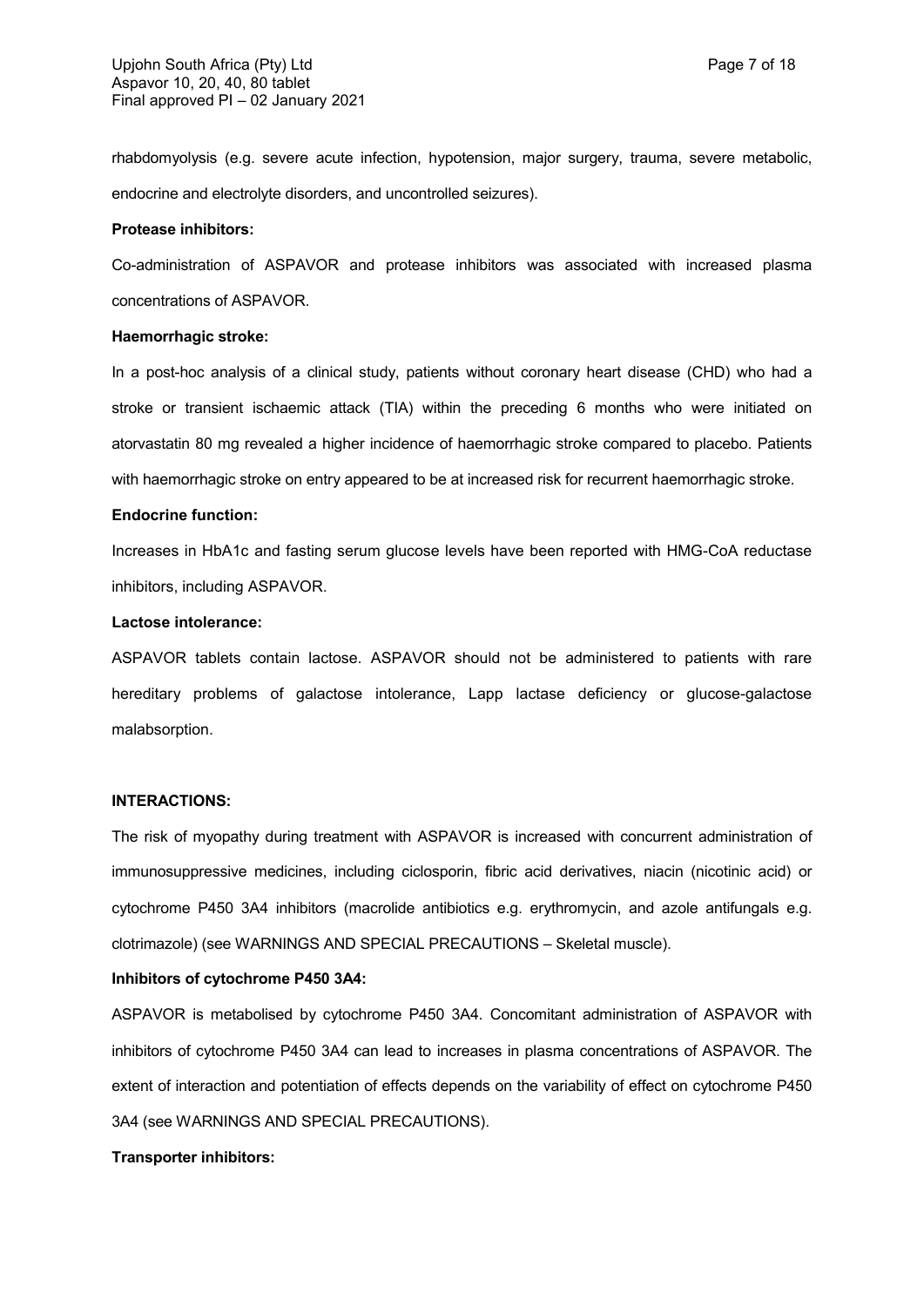Inhibitors of the OATP1B1 (e.g. ciclosporin) can increase the bioavailability of atorvastatin. Concomitant administration of ASPAVOR 10 mg and ciclosporin 5,2 mg/kg/day resulted in an 8,7-fold increase in exposure to atorvastatin.

## **Erythromycin/clarithromycin:**

In healthy individuals, plasma concentrations of ASPAVOR increased approximately 40 % with coadministration of ASPAVOR and erythromycin, a known inhibitor of cytochrome P450 3A4 (see WARNINGS AND SPECIAL PRECAUTIONS – Skeletal muscle).

### **Combination of protease inhibitors:**

Plasma concentrations of atorvastatin increased with concomitant administration of ASPAVOR with several combinations of HIV protease inhibitors, as well as with the hepatitis C protease inhibitor telaprevir, compared to that of ASPAVOR alone. Therefore, in patients taking the HIV protease inhibitor tipranavir plus ritonavir, or the hepatitis C protease inhibitor telaprevir, concomitant use of ASPAVOR should be avoided. Concomitant administration of ASPAVOR 10 mg single dose with tipranavir 500 mg twice daily plus ritonavir 200 mg twice daily for seven days, resulted in a 9,4-fold increase in atorvastatin AUC and 8,6-fold increase in atorvastatin  $C_{\text{max}}$ . ASPAVOR did not result in a change in pharmacokinetics of tipranavir plus ritonavir. Concomitant administration of ASPAVOR 20 mg single dose with telaprevir 750 mg every eight hours, for 10 days, resulted in a 7,9-fold increase in atorvastatin AUC and 10,6-fold increase in atorvastatin Cmax.

In patients taking the HIV protease inhibitor lopinavir plus ritonavir, caution should be used when prescribing ASPAVOR and the lowest dose necessary should be used. Concomitant administration of ASPAVOR 20 mg with lopinavir plus ritonavir (400 mg + 100 mg twice daily) resulted in a 5,9-fold increase in atorvastatin AUC. In patients taking the HIV protease inhibitors saquinavir plus ritonavir, darunavir plus ritonavir, fosamprenavir, or fosamprenavir plus ritonavir, atazanavir plus ritonavir, the dose of ASPAVOR should not exceed 20 mg and should be used with caution. Concomitant administration of ASPAVOR 40 mg once a day for 4 days with saquinavir 400 mg twice daily plus ritonavir 400 mg twice daily for 15 days resulted in a 3,9-fold increase in atorvastatin AUC and 4,3-fold increase in atorvastatin  $C_{\text{max}}$ . The dose of saquinavir plus ritonavir in this study is not the clinically used dose. The increase in atorvastatin exposure when used clinically is likely to be higher than what was observed in this study. Therefore, caution should be applied and the lowest dose necessary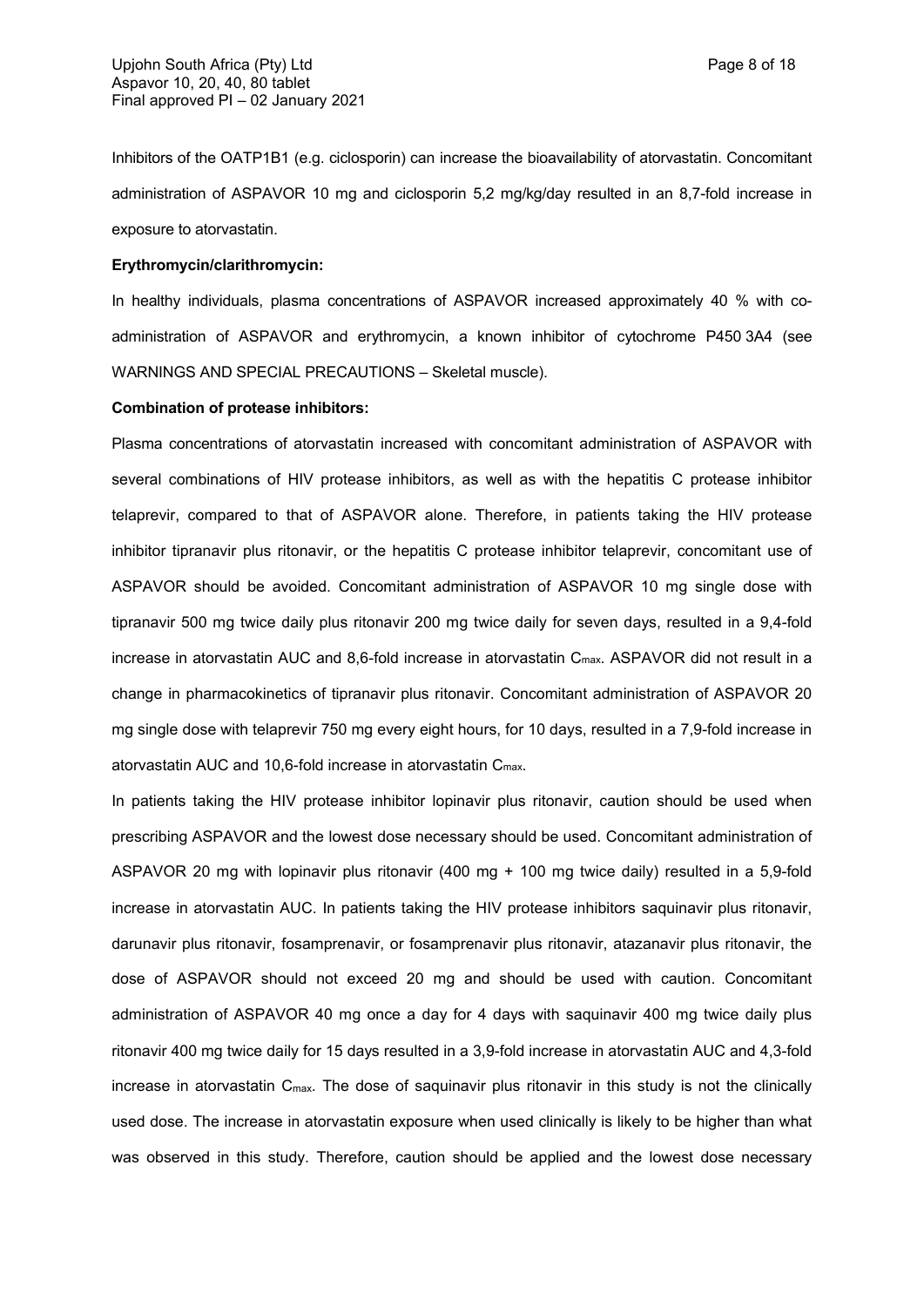should be used. Concomitant administration of ASPAVOR 10 mg once a day for 4 days with darunavir 300 mg twice daily plus ritonavir 100 mg twice daily for 9 days resulted in a 3,4-fold increase in atorvastatin AUC and 2,3-fold increase in atorvastatin Cmax. Concomitant administration of ASPAVOR 10 mg once a day for 4 days with fosamprenavir 1 400 mg twice a day for 14 days resulted in a 2,3 fold increase in atorvastatin AUC and 4,0-fold increase in atorvastatin C<sub>max</sub>. ASPAVOR resulted in a 1,27-fold decrease in fosamprenavir. Concomitant administration of ASPAVOR 10 mg once a day for 4 days with fosamprenavir 700 mg twice a day plus ritonavir 100 mg twice a day for 14 days resulted in a 2,5-fold increase in atorvastatin AUC and 2,8-fold increase in atorvastatin  $C_{\text{max}}$ . ASPAVOR did not result in a change in pharmacokinetics of fosamprenavir plus ritonavir.

In patients taking nelfinavir, the dose of ASPAVOR should not exceed 40 mg daily. Concomitant administration of ASPAVOR 10 mg once a day for 28 days with nelfinavir 1250 mg twice a day for 14 days resulted in a 74 % increase in atorvastatin AUC and 2,2-fold increase in atorvastatin C<sub>max</sub>.

Concomitant administration of ASPAVOR 40 mg single dose with boceprevir 800 mg three times a day for 7 days resulted in a 2,3-fold increase in atorvastatin AUC and 2,66-fold increase in atorvastatin Cmax (see WARNINGS AND SPECIAL PRECAUTIONS – Skeletal muscle).

#### **Diltiazem hydrochloride:**

Co-administration of ASPAVOR with diltiazem was associated with an increase in AUC of 51 % of ASPAVOR (see CONTRAINDICATIONS).

#### **Cimetidine:**

Atorvastatin plasma concentrations and LDL-C reduction were not altered by co-administration of cimetidine.

#### **Itraconazole:**

Co-administration of ASPAVOR 40 mg, single dose and itraconazole 200 mg, once daily, was associated with a 3,3-fold increase in AUC and a 20 % increase in Cmax.

## **Grapefruit juice:**

Contains one or more components that inhibit CYP 3A4 and can increase plasma concentrations of ASPAVOR by 2,5 to 3,3-fold and the combination should be avoided (see CONTRAINDICATIONS).

#### **Inducers of cytochrome P450 3A4:**

Concomitant administration of ASPAVOR with inducers of cytochrome P450 3A4 (e.g. efavirenz,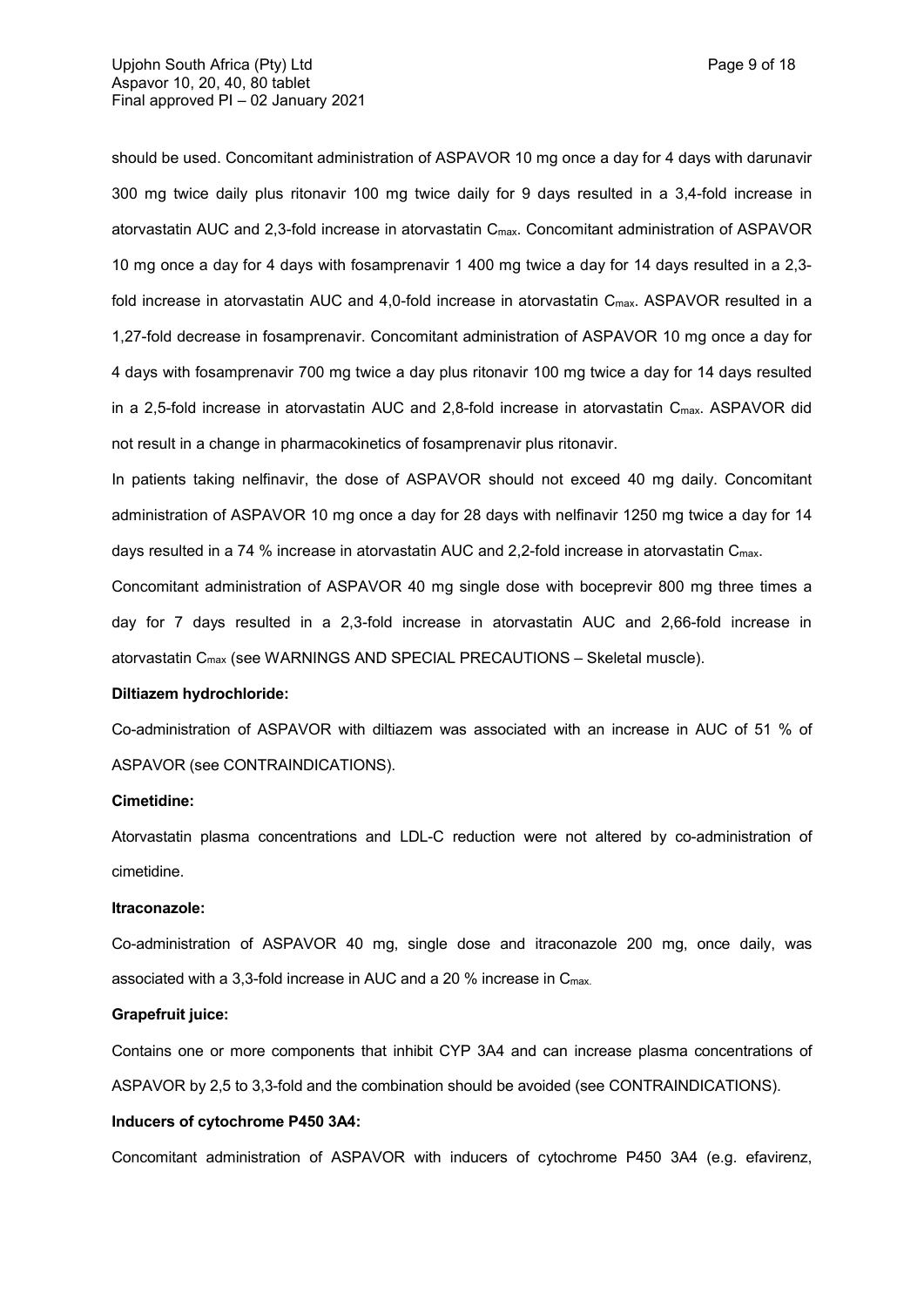rifampicin) can lead to variable reductions in plasma concentrations of ASPAVOR. Due to the dual interaction mechanism of rifampicin, simultaneous co-administration of ASPAVOR with rifampicin is not recommended, as delayed administration of ASPAVOR after administration of rifampicin has been associated with a significant reduction in ASPAVOR plasma concentrations.

### **Antacids:**

Co-administration of an oral antacid suspension containing magnesium and aluminium hydroxides with ASPAVOR decreased plasma concentrations of atorvastatin approximately 35 %; however, LDL-C reduction was not altered.

#### **Antipyrine:**

Because ASPAVOR does not affect the pharmacokinetics of antipyrine, interactions with other medicines metabolised via the same cytochrome isozymes are not expected.

### **Colestipol:**

Plasma concentrations of atorvastatin decreased approximately 25 % when colestipol and ASPAVOR were co-administered. However, LDL-C reduction was greater when ASPAVOR and colestipol were coadministered than when either medicine was given alone.

### **Cholestyramine:**

No data are available.

#### **Digoxin:**

Co-administration of multiple doses of ASPAVOR and digoxin increased steady-state plasma digoxin concentrations by approximately 20 %. Patients taking digoxin should be monitored appropriately (see WARNINGS AND SPECIAL PRECAUTIONS).

#### **Azithromycin:**

Co-administration of ASPAVOR (10 mg once daily) and azithromycin (500 mg once daily) did not alter the plasma concentrations of ASPAVOR.

## **Oral contraceptives:**

Co-administration of ASPAVOR and an oral contraceptive increased AUC values of norethindrone and ethinyl estradiol approximately 30 % and 20 %, respectively. These increases should be considered when selecting an oral contraceptive for a woman taking ASPAVOR.

#### **Warfarin:**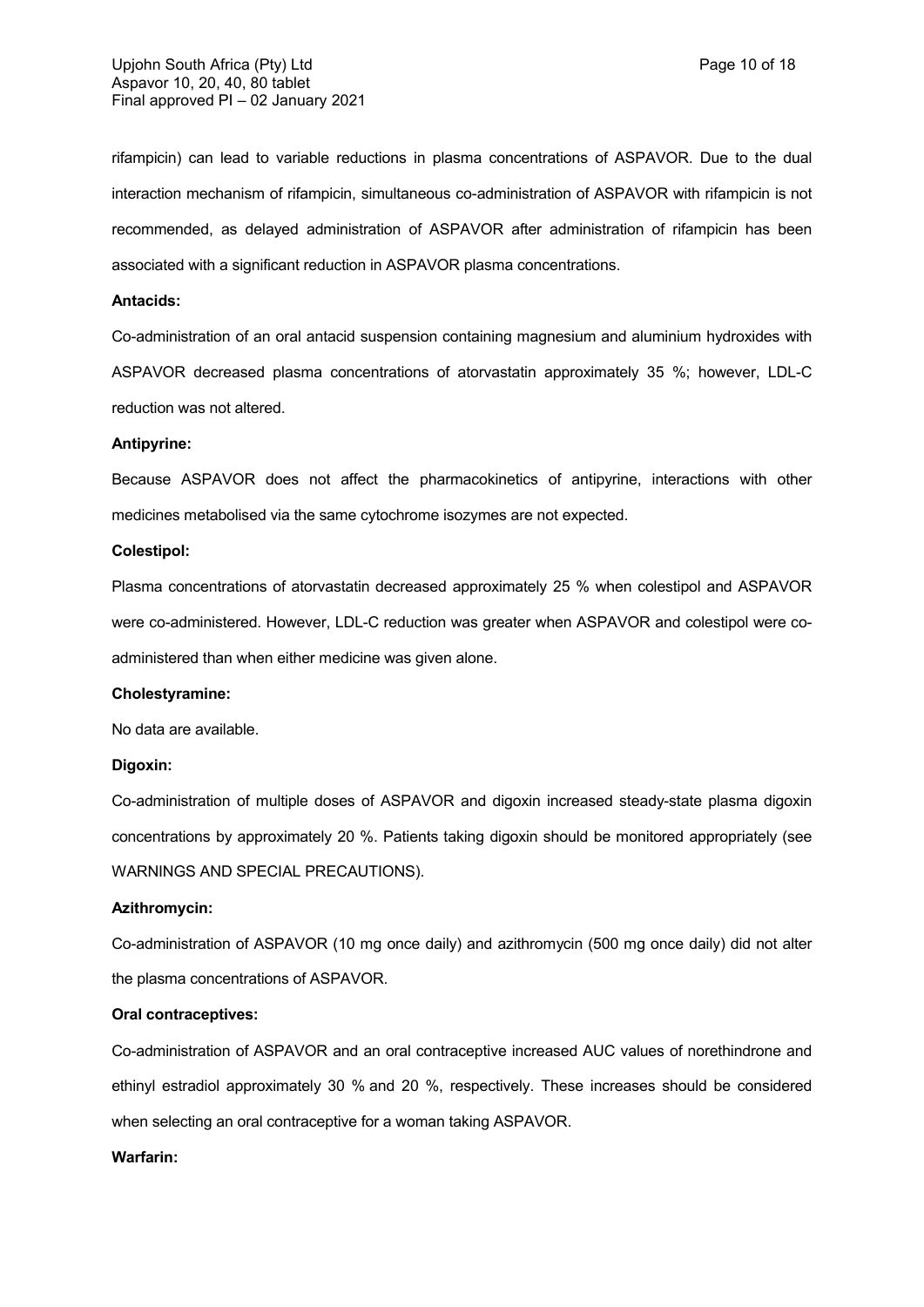ASPAVOR had no clinically significant effect on prothrombin/INR time when administered to patients receiving combined ASPAVOR and warfarin therapy for two weeks. Nevertheless, patients receiving ASPAVOR should be closely monitored when ASPAVOR is combined with warfarin therapy.

## **Colchicine:**

Although interaction studies with ASPAVOR and colchicine have not been conducted, cases of myopathy have been reported with atorvastatin co-administered with colchicine, and caution should be exercised when prescribing atorvastatin with colchicine.

#### **Amlodipine:**

Atorvastatin pharmacokinetics were not altered by the co-administration of atorvastatin 80 mg and amlodipine 10 mg at steady-state.

### **Fusidic acid:**

Although interaction studies with ASPAVOR and fusidic acid have not been conducted, severe muscle problems such as rhabdomyolysis have been reported in post-marketing experience with this combination. Patients should be closely monitored and temporary suspension of ASPAVOR treatment may be appropriate.

## **Other concomitant therapy:**

In clinical studies, ASPAVOR was used concomitantly with antihypertensive agents and oestrogen replacement therapy without evidence of clinically significant adverse interactions. Interaction studies with specific agents have not been conducted.

#### **PREGNANCY AND LACTATION:**

ASPAVOR is contraindicated in pregnancy, in mothers breastfeeding their infants and in women of childbearing potential not using adequate contraceptive measures. ASPAVOR should be administered to women of childbearing age only when such patients are using adequate contraception and have been informed of the potential hazards to the foetus. An interval of one month should be allowed from stopping ASPAVOR treatment to conception in the event of planning a pregnancy.

## **DOSAGE AND DIRECTIONS FOR USE:**

The patient should be placed on a standard cholesterol-lowering diet before receiving ASPAVOR and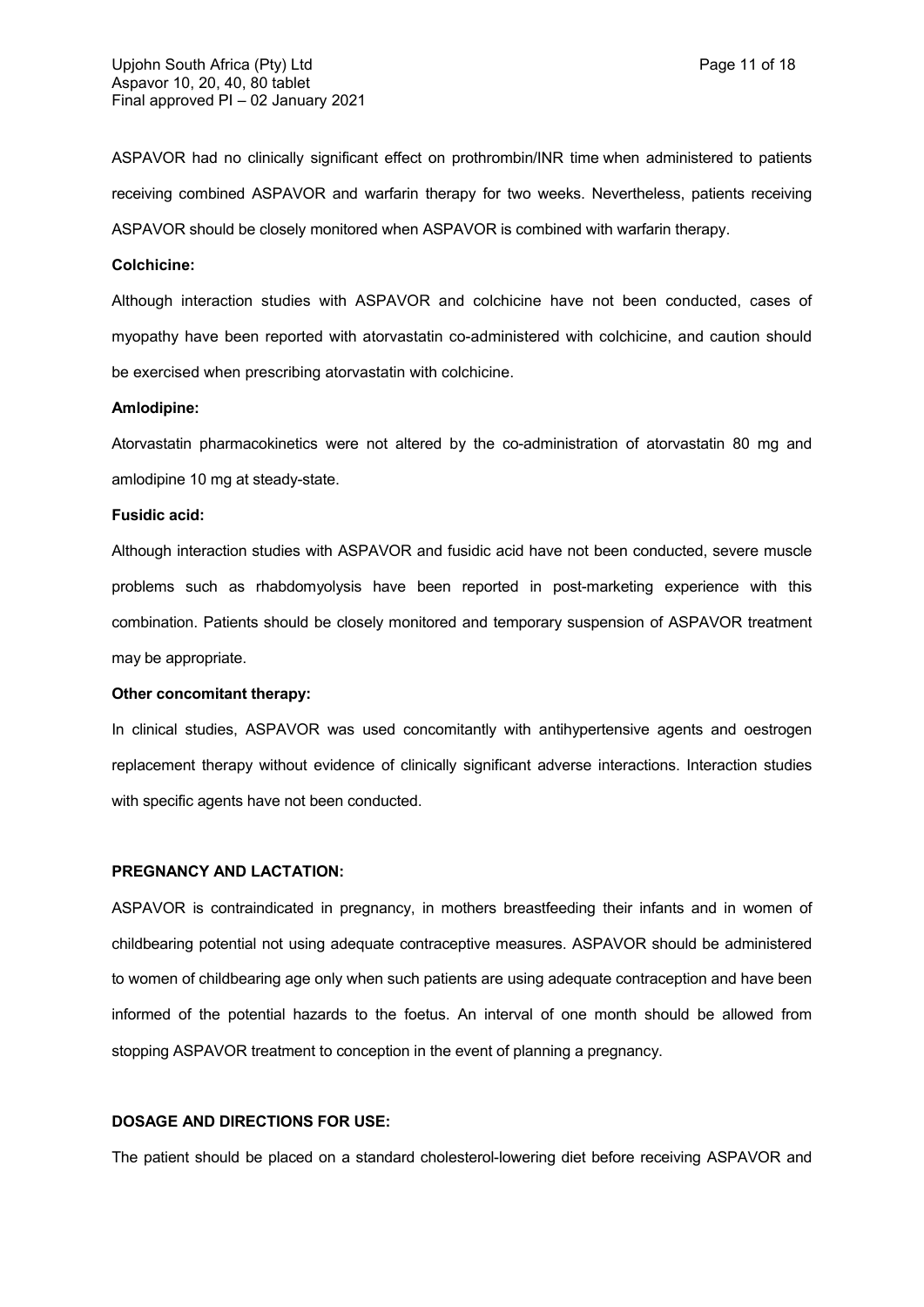should continue on this diet during treatment with ASPAVOR.

The usual starting dose is 10 mg once a day and should be individualised according to the baseline LDL-C levels, the goal of therapy, and patient response. Adjustment of dosage should only be made after an interval of 4 weeks or more. The maximum recommended daily dose will depend on the indication (see below). Doses may be given at any time of day with or without food.

## **Primary hypercholesterolaemia and combined (mixed) hyperlipidaemia:**

The majority of patients are controlled with 10 mg ASPAVOR once a day. A therapeutic response is evident within 2 weeks, and the maximum response is usually achieved within 4 weeks. The response is maintained during chronic therapy.

#### **Heterozygous familial hypercholesterolaemia in paediatric patients (> 10 – 17 years of age):**

Experience in paediatrics is limited to a small number of patients (age  $10 - 17$  years) with severe dyslipidaemias, such as familial hypercholesterolaemia. Patients should be started with ASPAVOR 10 mg daily, the maximum recommended dose is 20 mg/day.

### **Homozygous familial hypercholesterolaemia:**

In a compassionate-use, uncontrolled study of patients with homozygous familial hypercholesterolaemia, most patients responded to a dose of 80 mg of ASPAVOR, with a greater than 15 % reduction in LDL-C (18 % – 45 %).

## **Prevention of cardiovascular complications:**

The dosage range is 10 to 80 mg once daily.

#### **Dosage in patients with renal insufficiency:**

Renal disease has no influence on the plasma concentrations or on lipid effects of ASPAVOR; thus, no adjustment of dose is required (see WARNINGS AND SPECIAL PRECAUTIONS).

### **Dosage in patients with hepatic dysfunction:**

In patients with moderate to severe hepatic dysfunction, the therapeutic response to ASPAVOR is unaffected but serum levels of the medicine are greatly increased. In patients with chronic alcoholic liver disease, plasma concentrations of atorvastatin are markedly increased. C<sub>max</sub> and AUC are each 4-fold greater in patients with Child-Pugh A disease. C<sub>max</sub> and AUC are approximately 16-fold and 11-fold increased, respectively, in patients with Child-Pugh B disease. Therefore, caution with dosage should be exercised in patients who consume substantial quantities of alcohol and/or have a history of liver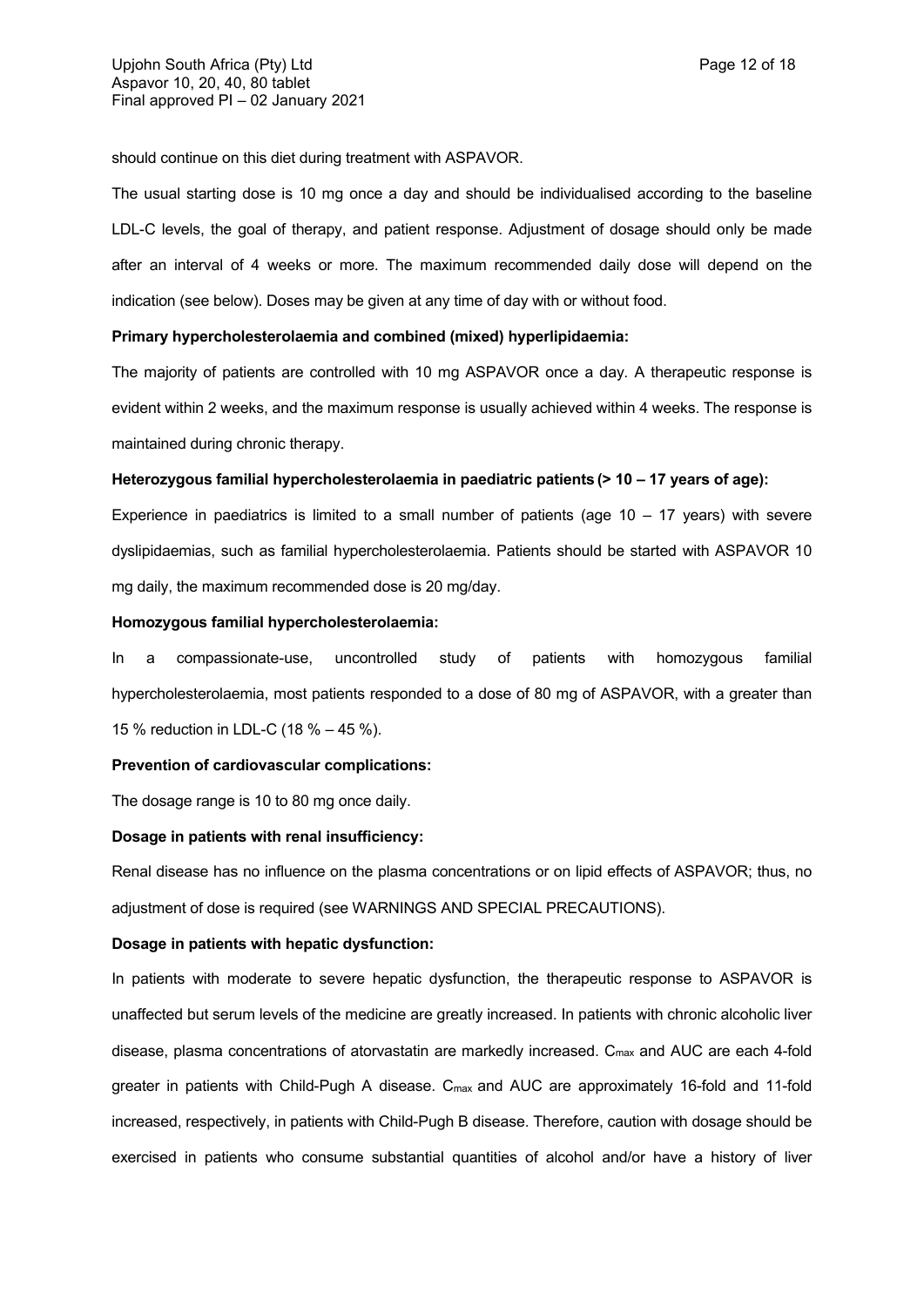disease (see CONTRAINDICATIONS and WARNINGS AND SPECIAL PRECAUTIONS).

# **SIDE EFFECTS:**

Adverse events have been categorised as follows:

Very common:  $\geq 1/10$  ( $\geq 10$  %), Common:  $\geq 1/100$  and  $< 1/10$  ( $\geq 1$  % and  $< 10$  %), Uncommon:  $\geq 1/1$ 000 and  $<$  1/100 ( $\ge$  0,1 % and < 1 %), Rare:  $\ge$  1/10 000 and  $<$  1/1 000 ( $\ge$  0,01 % and < 0,1 %), Very rare:  $<$  1/10 000 ( $<$  0,01 %).

## **Adverse events in placebo-controlled studies**

## **(% of patients)**

| <b>System Organ</b>  | Placebo   | Atorvastatin | <b>Atorvastatin</b> | Atorvastatin | Atorvastatin |
|----------------------|-----------|--------------|---------------------|--------------|--------------|
| <b>Class</b>         |           | <b>10 mg</b> | 20 mg               | 40 mg        | 80 mg        |
| Adverse event        | $N = 270$ | $N = 863$    | $N = 36$            | $N = 79$     | $N = 94$     |
| Infections and       |           |              |                     |              |              |
| infestations         |           |              |                     |              |              |
| Infection            | 10,0      | 10,3         | 2,8                 | 10,1         | 7,4          |
| Flu syndrome         | 1,9       | 2,2          | 0,0                 | 2,5          | 3,2          |
| Nervous system       |           |              |                     |              |              |
| disorders            |           |              |                     |              |              |
| Headache             | 7,0       | 5,4          | 16,7                | 2,5          | 6,4          |
| Injury and poisoning |           |              |                     |              |              |
| Accidental injury    | 3,7       | 4,2          | 0,0                 | 1,3          | 3,2          |
| Gastrointestinal     |           |              |                     |              |              |
| disorders            |           |              |                     |              |              |
| Abdominal pain       | 0,7       | 2,8          | 0,0                 | 3,8          | 2,1          |
| Constipation         | 1,8       | 2,1          | 0,0                 | 2,5          | 1,1          |
| Diarrhoea            | 1,5       | 2,7          | 0,0                 | 3,8          | 5,3          |
| Dyspepsia            | 4,1       | 2,3          | 2,8                 | 1,3          | 2,1          |
| Flatulence           | 3,3       | 2,1          | 2,8                 | 1,3          | 1,1          |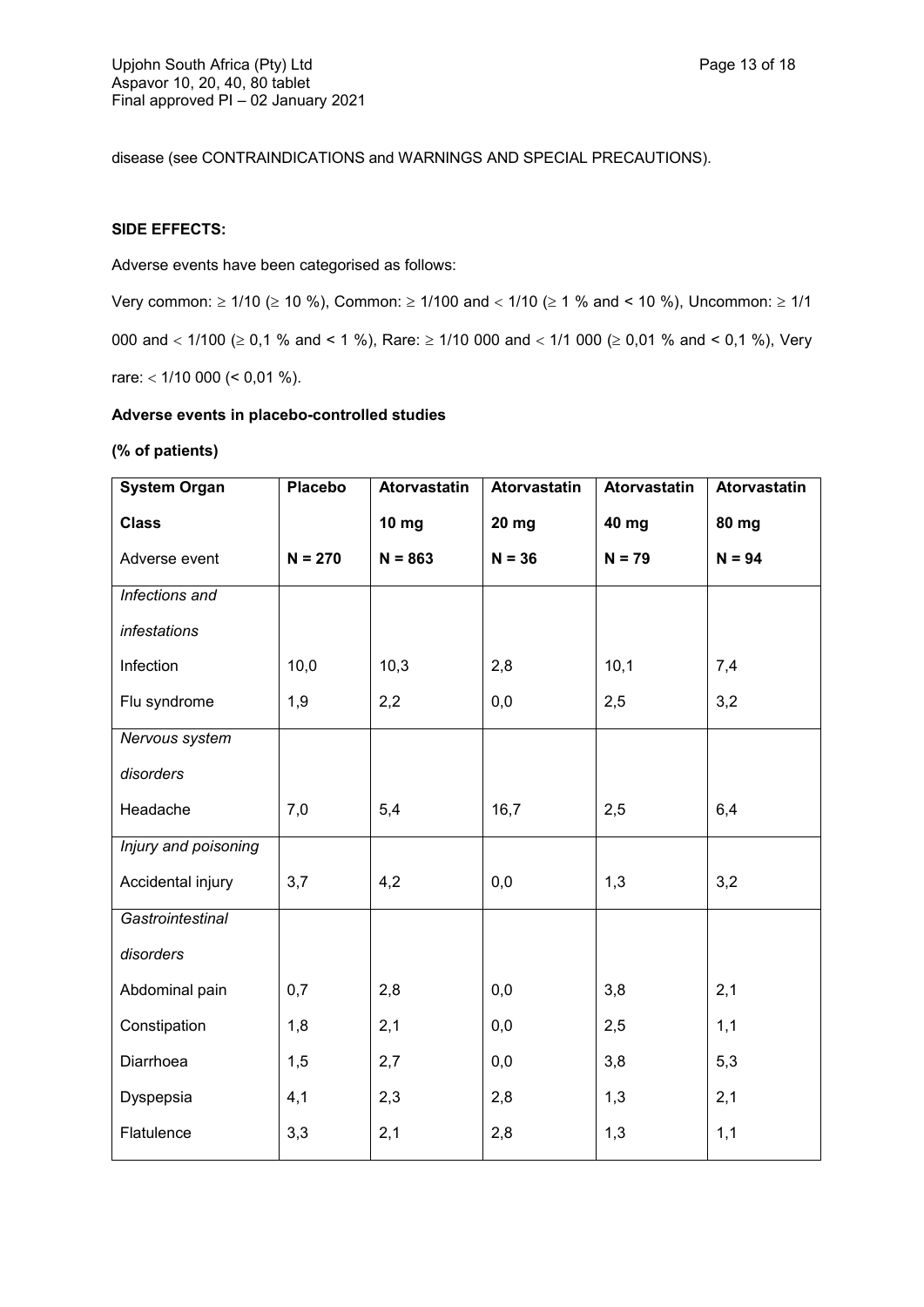| Musculoskeletal and   |     |     |     |     |     |
|-----------------------|-----|-----|-----|-----|-----|
| connective tissue     |     |     |     |     |     |
| disorders             |     |     |     |     |     |
| Back pain             | 3,0 | 2,8 | 0,0 | 3,8 | 1,1 |
| Arthralgia            | 1,5 | 2,0 | 0,0 | 5,1 | 0,0 |
| Myalgia               | 1,1 | 3,2 | 5,6 | 1,3 | 0,0 |
| Immune system         |     |     |     |     |     |
| disorders             |     |     |     |     |     |
| Allergic reaction     | 2,6 | 0,9 | 2,8 | 1,3 | 0,0 |
| General disorders     |     |     |     |     |     |
| and administration    |     |     |     |     |     |
| site conditions       |     |     |     |     |     |
| Asthenia              | 1,9 | 2,2 | 0,0 | 3,8 | 0,0 |
| Respiratory, thoracic |     |     |     |     |     |
| and mediastinal       |     |     |     |     |     |
| disorders             |     |     |     |     |     |
| <b>Sinusitis</b>      | 2,6 | 2,8 | 0,0 | 2,5 | 6,4 |
| Pharyngitis           | 1,5 | 2,5 | 0,0 | 1,3 | 2,1 |
| Skin and              |     |     |     |     |     |
| subcutaneous tissue   |     |     |     |     |     |
| disorders             |     |     |     |     |     |
| Rash                  | 0.7 | 3,9 | 2,8 | 3,8 | 1,1 |

The following additional adverse events have been reported in atorvastatin clinical trials:

| <b>System Organ Class</b>   | <b>Frequency</b> | Side effects                                  |
|-----------------------------|------------------|-----------------------------------------------|
| <b>Blood and lymphatic</b>  | Uncommon         | Thrombocytopenia                              |
| system disorders            |                  |                                               |
| Ear and labyrinth disorders | Uncommon         | Tinnitus                                      |
| Gastrointestinal disorders  | Common           | Nausea, diarrhoea, abdominal pain, dyspepsia, |
|                             |                  | constipation, flatulence                      |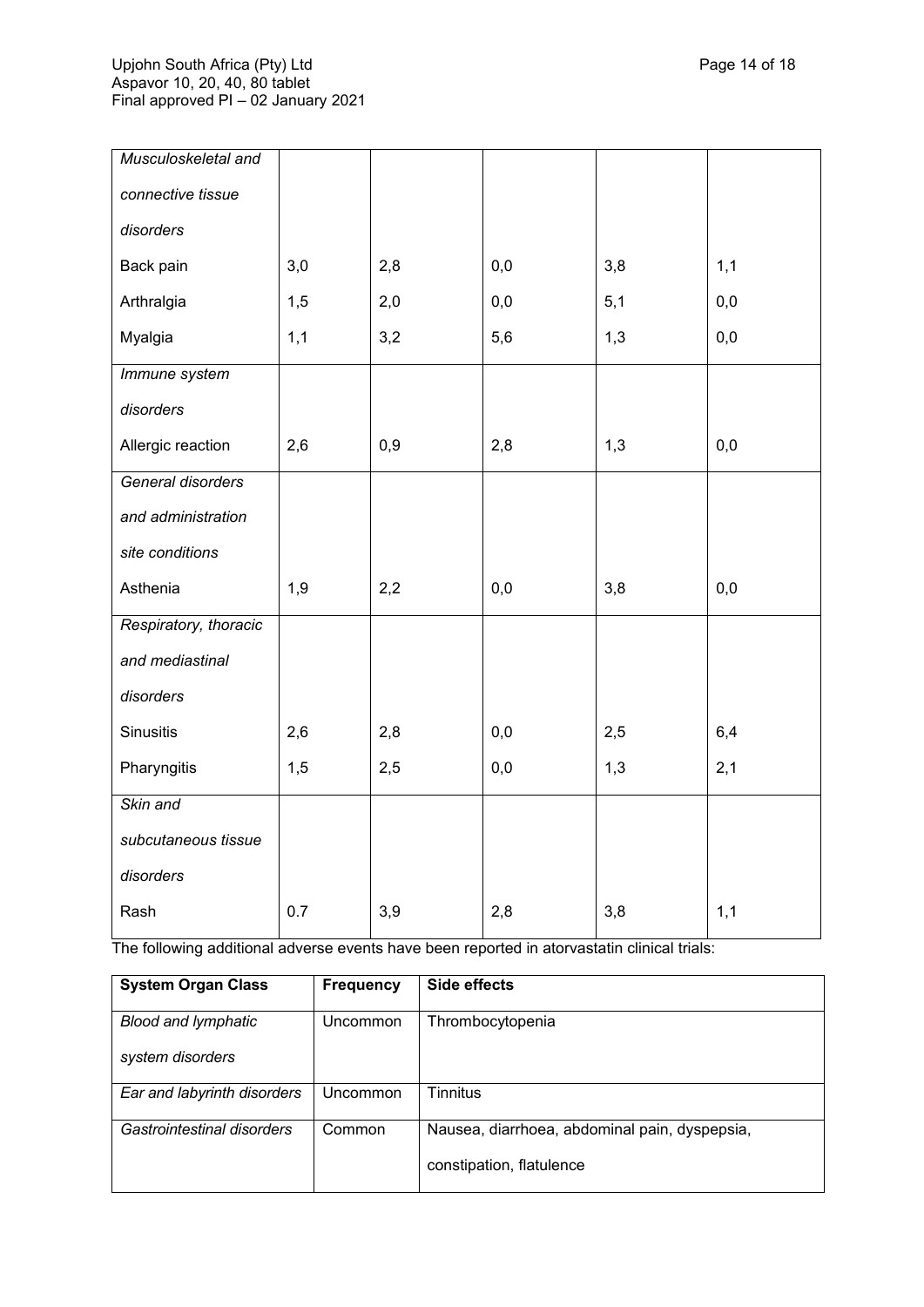|                                | Uncommon  | Vomiting                                              |
|--------------------------------|-----------|-------------------------------------------------------|
|                                | Rare      | Pancreatitis                                          |
| General disorders and          | Common    | Asthenia, chest pain                                  |
| administration site            | Uncommon  | Malaise                                               |
| conditions                     | Rare      | Peripheral oedema                                     |
|                                | Very rare | Fatigue                                               |
| <b>Hepatobiliary disorders</b> | Rare      | Hepatitis, cholestatic jaundice                       |
| Immune system disorders        | Common    | Allergic reaction (including anaphylaxis)             |
| Injury and poisoning           | Uncommon  | Tendon rupture                                        |
| Metabolism and nutrition       | Uncommon  | Hypoglycaemia, hyperglycaemia, anorexia, weight gain  |
| disorders                      |           |                                                       |
| Nervous system disorders       | Common    | Hypoaesthesia, paraesthesia, dizziness, headache      |
|                                |           |                                                       |
|                                | Uncommon  | Peripheral neuropathy, amnesia, dysgeusia             |
| Musculoskeletal and            | Common    | Myalgia, arthralgia, back pain                        |
| connective tissue disorders    | Rare      | Myositis, muscle cramps                               |
|                                | Very rare | Rhabdomyolysis, myopathy                              |
| Psychiatric disorders          | Common    | Insomnia                                              |
| Reproductive system and        | Uncommon  | Impotence                                             |
| breast disorders               |           |                                                       |
| Skin and subcutaneous          | Common    | Pruritus, rash                                        |
| tissue disorders               | Uncommon  | Alopecia, urticaria                                   |
|                                | Rare      | <b>Bullous rashes</b>                                 |
|                                | Very rare | Stevens-Johnson syndrome, toxic epidermal necrolysis, |

## **Paediatric patients:**

Patients treated with atorvastatin had an adverse experience profile generally similar to that of patients treated with placebo, the most common adverse experiences observed in both groups, regardless of causality assessment, were infections.

## **Post-marketing reports:**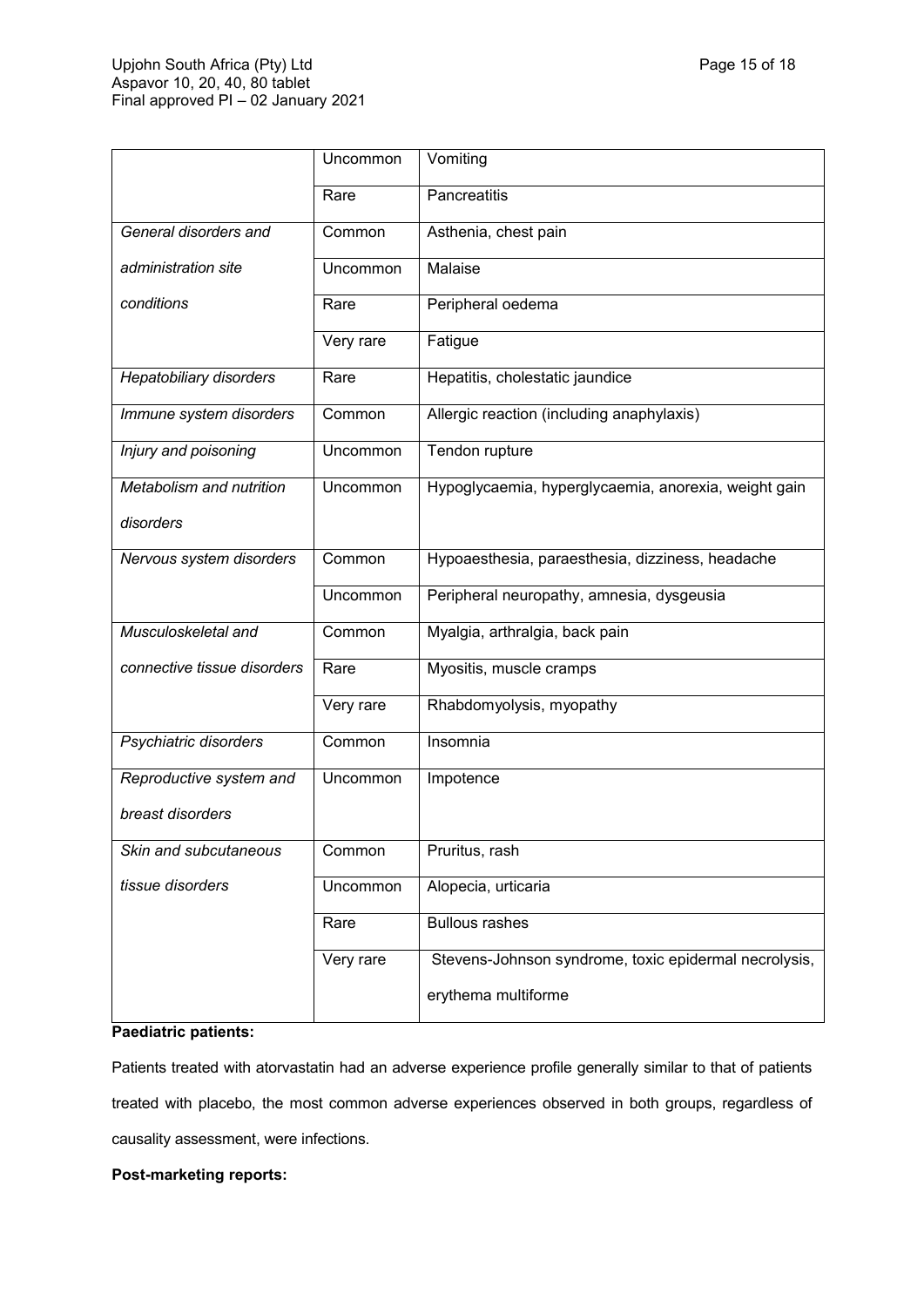There have been post-marketing reports of cognitive impairment (e.g. memory loss, forgetfulness, amnesia, memory impairment, confusion) associated with statin use. These cognitive issues have been reported for all statins. The reports are generally not serious, and reversible upon statin discontinuation, with variable times to symptom onset (1 day to years) and symptom resolution (median of 3 weeks). Immune mediated necrotising myopathy.

## **KNOWN SYMPTOMS OF OVERDOSAGE AND PARTICULARS OF ITS TREATMENT:**

There is no specific treatment for ASPAVOR overdosage. In the event of an overdose, the patient should be treated symptomatically, and supportive measures instituted as required. Due to extensive medicine binding to plasma proteins, haemodialysis is not expected to significantly enhance ASPAVOR clearance.

## **IDENTIFICATION:**

ASPAVOR 10: A white, elliptical, film-coated tablet, debossed with '10' on one side and 'PD 155' on the other.

ASPAVOR 20: A white, elliptical, film-coated tablet, debossed with '20' on one side and 'PD 156' on the other.

ASPAVOR 40: A white, elliptical, film-coated tablet, debossed with '40' on one side and 'PD 157' on the other.

ASPAVOR 80: A white, elliptical, film-coated tablet, debossed with '80' on one side and 'PD 158' on the other.

## **PRESENTATION:**

Silver coloured polyamide/aluminium foil/PVC blister (foil blister) that are packed in an outer cardboard carton with a package insert. ASPAVOR tablets are available in pack sizes of 28, 30, 56, 60, 84, 90, 100 or 500 tablets.

## **STORAGE INSTRUCTIONS:**

Store at or below 30 °C in a dry place. KEEP OUT OF REACH OF CHILDREN.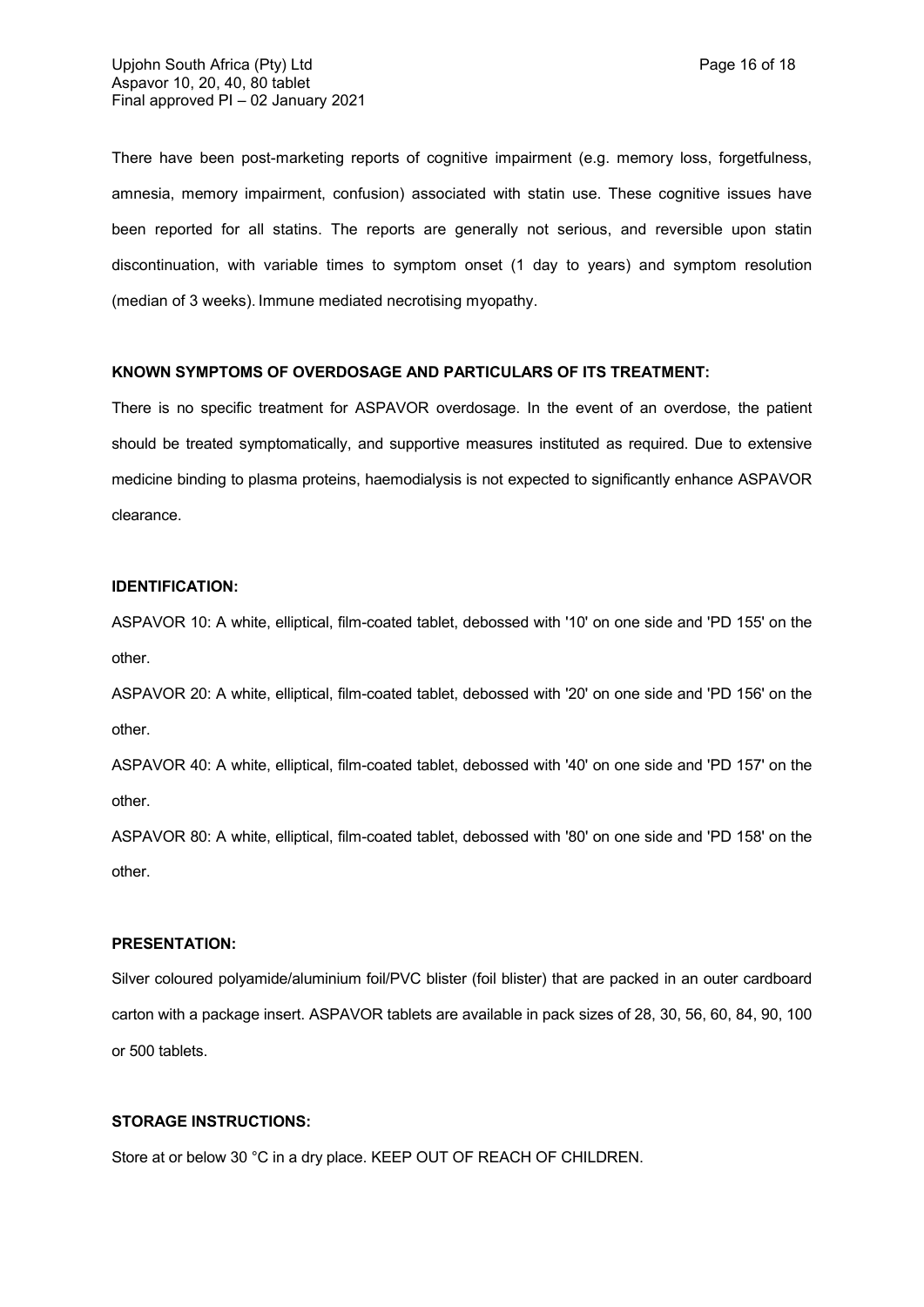## **REGISTRATION NUMBERS:**

ASPAVOR 10: A39/7.5/0017 ASPAVOR 20: A39/7.5/0018 ASPAVOR 40: A39/7.5/0019 ASPAVOR 80: 43/7.5/0837

## **NAME AND BUSINESS ADDRESS OF THE HOLDER OF THE CERTIFICATE OF REGISTRATION:**

Upjohn South Africa (Pty) Ltd

85 Bute Lane

Sandton, 2196

South Africa

# **DATE OF PUBLICATION OF THIS PACKAGE INSERT:**

22 April 2016

# **BOTSWANA: S2**

ASPAVOR 10 – Reg. No. BOT1101986

ASPAVOR 20 – Reg. No. BOT1101987

ASPAVOR 40 – Reg. No. BOT1101988

## **NAMIBIA: NS2**

ASPAVOR 10 – Reg. No. 07/7.5/0125

ASPAVOR 20 – Reg. No. 07/7.5/0124

ASPAVOR 40 – Reg. No. 07/7.5/0123

# **ZAMBIA: POM**

ASPAVOR 10 – Reg. No. 357/001

ASPAVOR 20 – Reg. No. 357/002